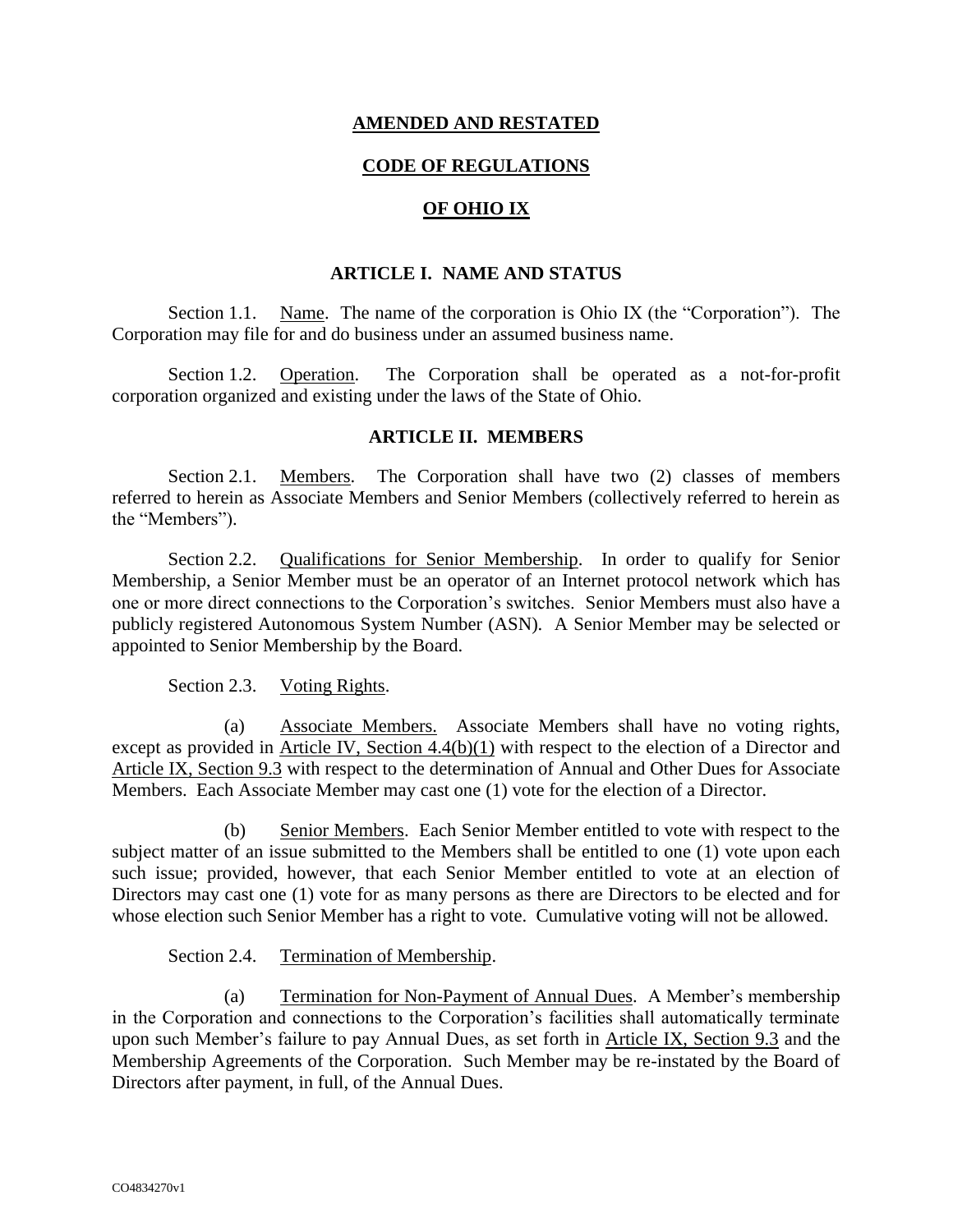(b) Termination for Non-Payment of Other Dues. If a Member fails to make payment of any other dues declared by the Corporation during such Member's Membership Term, as defined in the Corporation's Membership Agreement, at the end of the Membership Term, such Member's membership in the Corporation and connections to the Corporation's facilities shall automatically terminate. Such Member may not renew its membership until such time as (i) the Member makes payment of Annual Dues for the next Membership Term and submits an updated Member Agreement, and (ii) the Member pays all outstanding dues from the prior Membership Term.

(c) Termination for All Other Reasons. A Member's membership in the Corporation and connections to the Corporation's facilities may be terminated by the Board of Directors if the Member fails to cure infractions of the Corporation's rules and regulations (as defined therein) within ten (10) days' written notice to the Member, and upon an affirmative vote of the Board of Directors. A Member's membership in the Corporation and connections to the Corporation's facilities may be terminated immediately upon an affirmative vote of the Board of Directors pursuant to any lawful order of any court or governmental agency. If a Director is affiliated with a Member whose membership is under consideration by the Board of Directors, then the Director shall abstain from voting and the number of votes required to terminate such membership shall be reduced accordingly.

### **ARTICLE III. MEMBER MEETINGS**

Section 3.1. Annual Meetings. Unless the Members determine otherwise, the annual meeting of the Members shall at any time as may be set by resolution of the Members, for the purposes of electing Directors and transacting such business as may properly come before the meeting.

Section 3.2. Special Meetings. Special meetings of the Members may be called by the Chairman, the Board of Directors, or by fifty percent (50%) of the Members entitled to vote at such meeting.

Section 3.3. Notice of Meetings. The Chairman, the Secretary, or the Board of Directors shall cause to be delivered to each Member entitled to notice of or entitled to vote at the meeting, either personally or by electronic or first class registered mail, not less than seven (7) nor more than thirty (30) days before the meeting, written notice stating the place, date, and time of the meeting and, in the case of a special meeting, the purpose or purposes for which the meeting is called. Upon the written request of the Members entitled to call a special meeting, it shall be the duty of the Secretary to give notice of a special meeting of the members to be held at such date, time, and place as the Secretary may fix, and if the Secretary neglects or refuses to issue such notice within thirty (30) days after written demand for the meeting is delivered to the Secretary, the Member or Members making the request may do so and may fix the date, time, and place for such meeting. If such notice is delivered by U.S. mail, it shall be deemed delivered when deposited in the official government mail properly addressed to the member at his or her address as it appears on the records of the Corporation with postage thereon prepaid. If notice is given electronically, the notice shall be deemed effective when sent.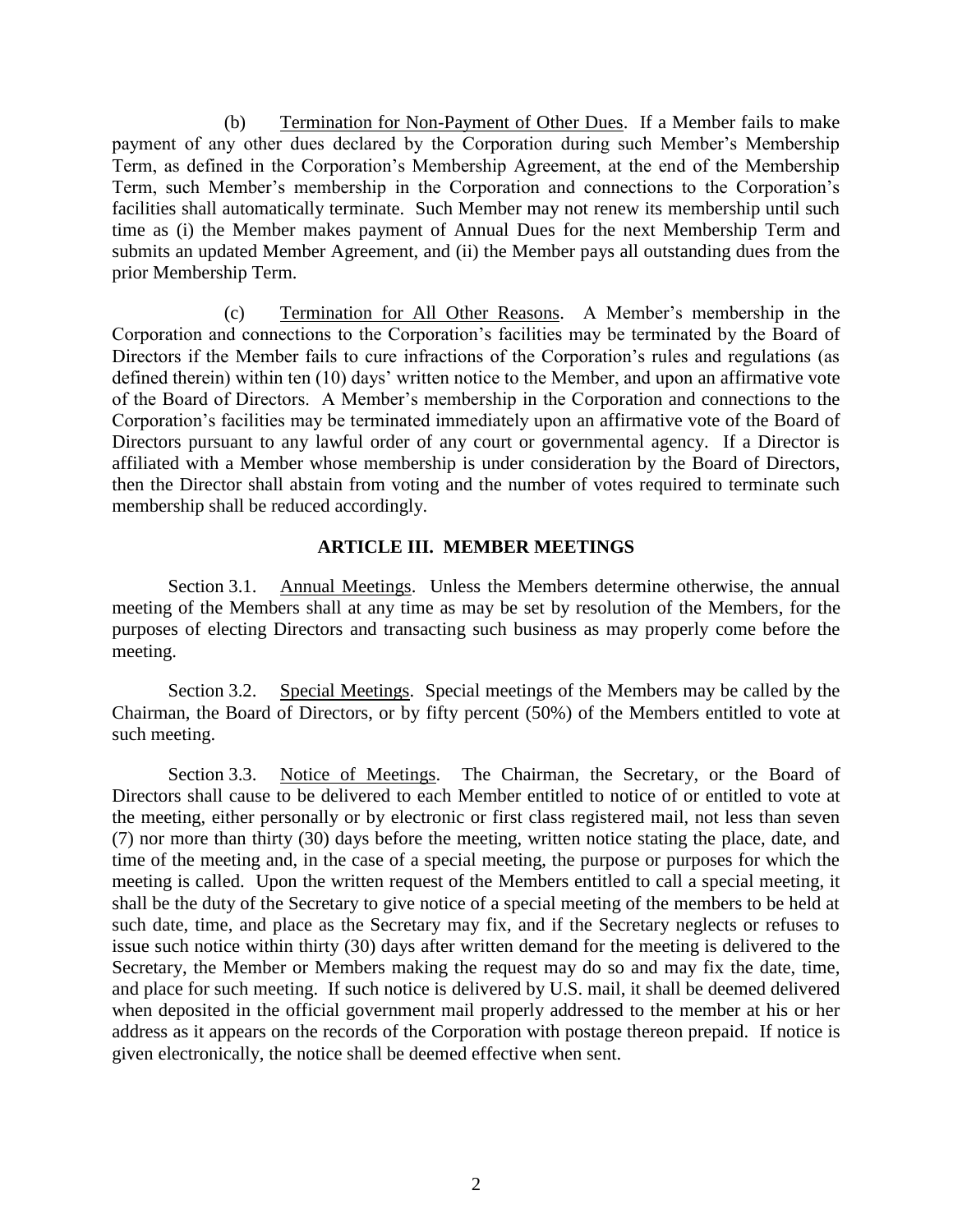Section 3.4. Place of Meetings. All meetings of the Members shall be held at the principal office of the Corporation or such other place as designated by the Chairman or the Board of Directors.

Section 3.5. Waiver of Notice. Notice of any meeting of the Members may be waived in writing, either before or after the holding of such meeting, by any Member, which writing shall be filed with or entered upon the records of the meeting. The attendance of any Member at any such meeting without protesting, prior to or at the commencement of the meeting, the lack of proper notice shall be deemed to be a waiver by the Member of notice of such meeting.

Section 3.6. Quorum/Voting. The presence of fifty percent (50%) of the Members entitled to vote (either in person, by proxy, or by communications equipment pursuant to Section 3.8. hereof) shall constitute a quorum. The act of a majority of the voting Members present at a meeting at which a quorum is present is the act of the Members, unless the act of a greater number is required by law, the Articles of Incorporation or these Regulations.

Section 3.7. Proxies. A Member may vote by proxy executed in writing by the Member or by his or her attorney-in-fact. Such proxy shall be filed with the Secretary of the Corporation before or at the time of the meeting. A proxy shall become invalid three (3) months after the date of its execution unless otherwise provided in the proxy. A proxy with respect to a specific meeting shall entitled the holder thereof to vote at any reconvened meeting following adjournment of such meeting but shall not be valid after the final adjournment thereof.

Section 3.8. Electronic Participation. A Member may participate in an annual, regular, or special meeting of the Members by or through the use of any means of communication by which all Members participating may simultaneously hear each other during the meeting. A Member participating by these means is considered to be present in person at the meeting.

Section 3.9. Action Without a Meeting. Any action which may be authorized or taken at meeting of the Members may be authorized or taken without a meeting with the written approval of all the Members entitled to vote on such action. The Members may also take any action electronically as contemplated by the Ohio Uniform Electronic Transactions Act ("UETA"). For the sake of clarity and avoidance of doubt, subject to the requirements of the UETA, written consent by the Members can be undertaken via email, or other electronic record communication, if the written consent setting for the action to be taken is circulated to all Members entitled to vote via email, or other electronic record communication, and the Members indicate their approval unanimously by return email or other approved electronic record communication. The Corporation shall confirm with each Member the electronic address or addresses, such as an email address or text message number, for that Member to be used for the purposes of sending and receiving email, text, or other electronic record communications, and for the purpose of notices to and from the corporation, and shall maintain such information as part of the Corporation's current records, which may be maintained electronically. The Corporation shall provide its electronic address, and the electronic addresses of the other Members, to be used for purposes of taking such action. The Members may provide for any particular requirements, method, or means for taking action electronically and for notices to and from the Corporation and its Members, in which case the action to be taken shall be taken in accordance with such requirements, method, or means.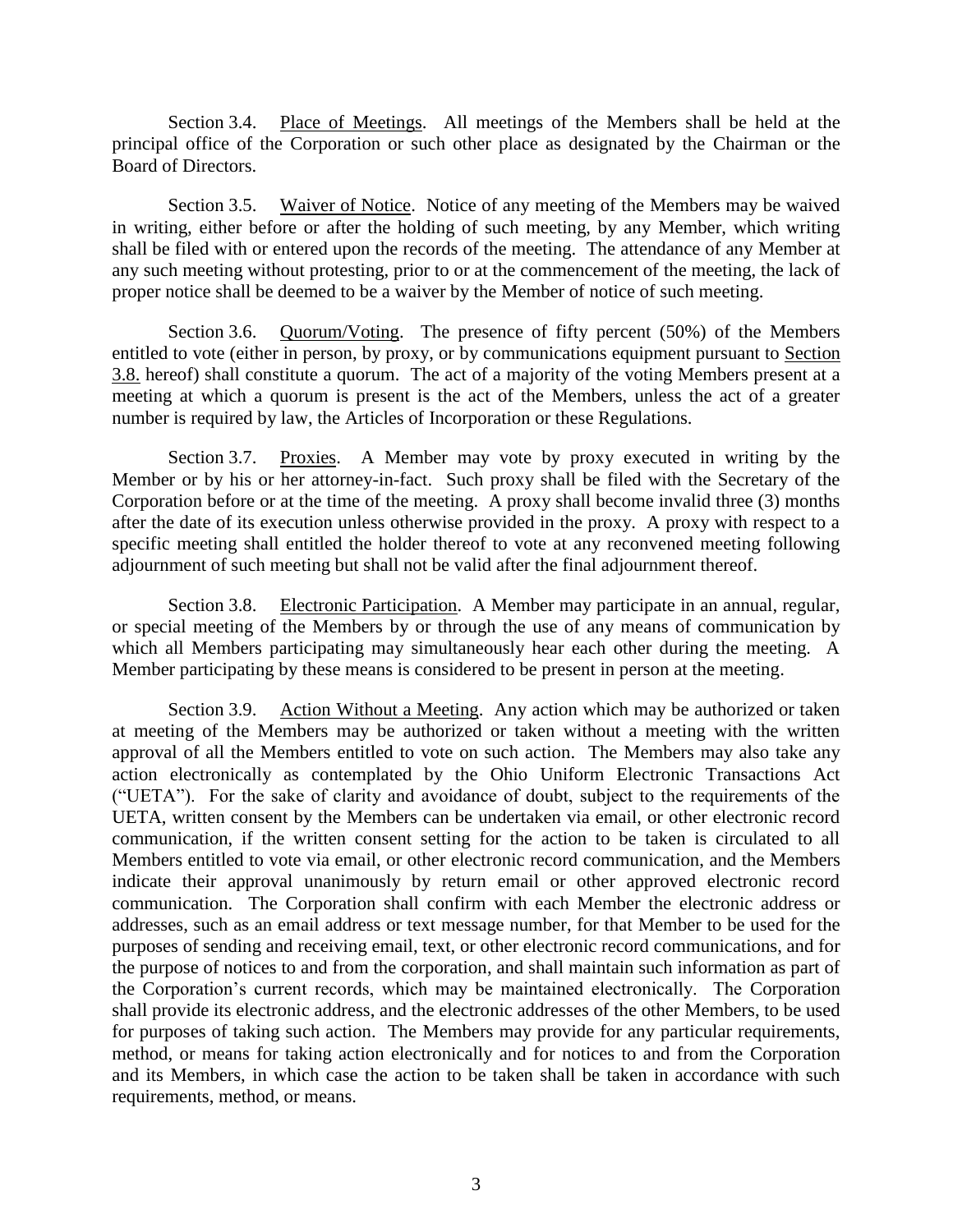### **ARTICLE IV: BOARD OF DIRECTORS**

Section 4.1. General Powers. Except where the law, the Articles of Incorporation or these Regulations require that action be otherwise authorized the business and affairs of the Corporation shall be managed by the Board of Directors.

Section 4.2. Number. The initial Board of Directors shall consist of eleven (11) Directors. Thereafter, the Board of Directors shall consist of a minimum of seven (7) Directors and a maximum of eleven (11) Directors. The minimum and maximum number of Directors may be changed from time to time by amendment to these Regulations; provided, however, that no decrease in the number of Directors shall shorten the term of any incumbent Director.

Section 4.3. Qualifications. A Director must be an employee or designee of a Senior Member or Associate Member and must be elected by a majority vote of all Members entitled to vote in the election of such Director as set forth in Section 4.4.(b) below. No Senior Member may have more than one (1) employee or designee serving on the Board of Directors at any one time.

Section 4.4. Election and Term of Directors.

(a) Initial Directors. The initial Directors named by the Incorporator shall serve until the second annual meeting of the Members.

(b) Successor Directors. Beginning at the second annual meeting of the Members, Directors shall be elected at the annual meeting of the Members as follows:

(1) One (1) Director shall be elected by a majority vote of the Associate Members of the Corporation; and

(2) The remaining Directors shall be elected by a majority vote of the Senior Members of the Corporation.

The term of office of the successor Directors shall be staggered by dividing the total number of directors into two (2) groups. The groups shall be as near equal size as possible. One group of such Directors shall be elected at each annual meeting of the Members. Despite the expiration of a Director's term, the Director will continue to serve until a successor is elected and qualifies, or until there is a decrease in the number of Directors.

Section 4.5. Removal. At a special meeting of the Members called expressly for that purpose, one or more Directors (including the entire Board of Directors) may be removed from office, with or without cause, if the number of votes cast to remove a Director would be sufficient to elect the Director at a meeting held to elect Directors.

Section 4.6. Resignation. A Director may resign at any time by delivering written notice to the Board of Directors. Any such resignation shall take effect immediately upon delivery to the Chairman or Secretary, unless some other time is specified therein. The acceptance of any resignation shall not be necessary to make it effective unless so specified in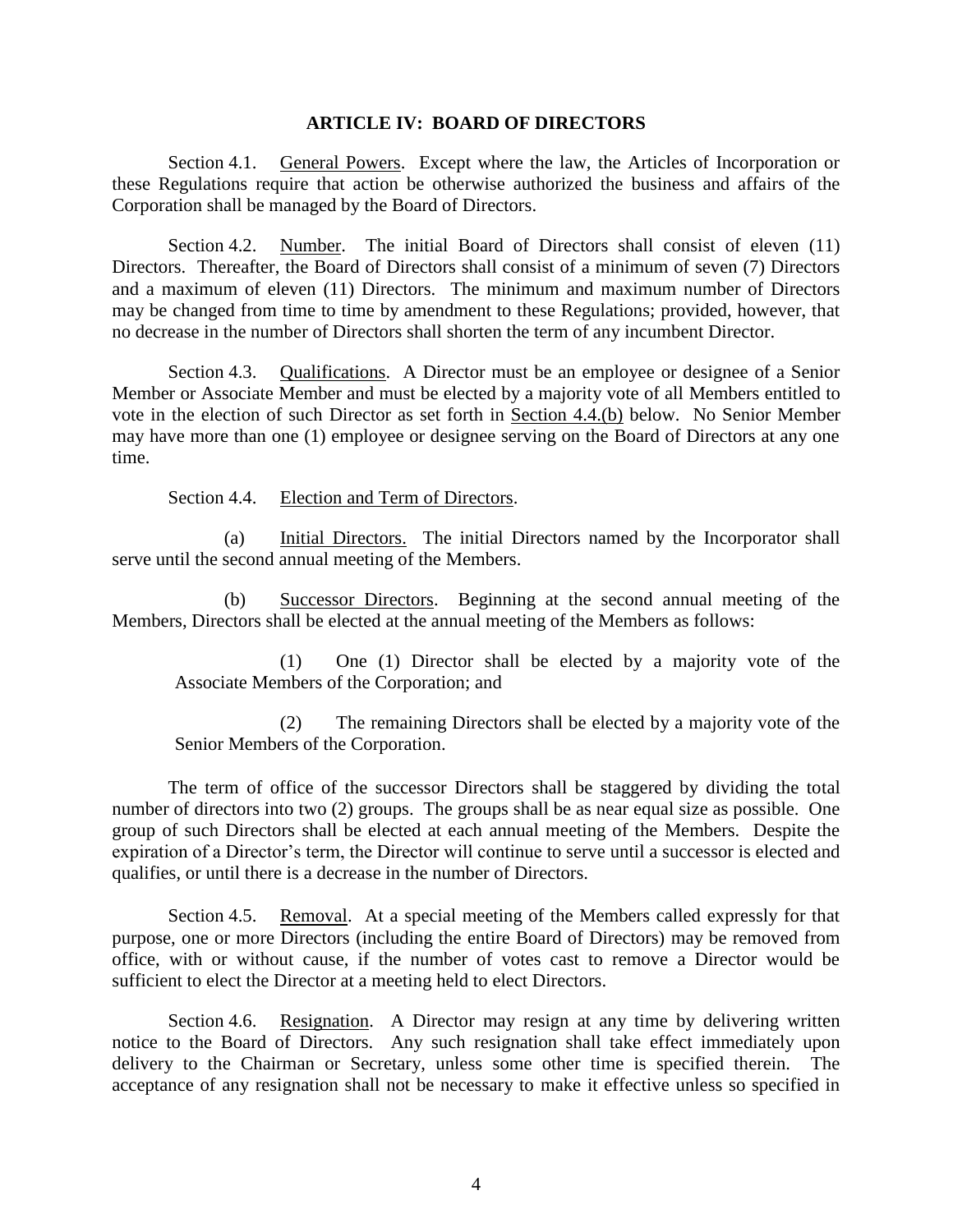the resignation. Once delivered, a notice of resignation is irrevocable unless revocation is permitted by the Board of Directors.

Section 4.7. Vacancies. In case of any vacancy in the Board of Directors, the Chairman, after consultation with the Board of Directors may appoint a successor Director to serve until the next annual meeting of the Members.

Section 4.8. Compensation. Directors, as such, shall not receive any compensation for their service as a Director. Nothing in these Regulations shall be construed to preclude any Director from serving the Corporation in any other capacity and receiving compensation in such other capacity. Further, nothing in these Regulations shall be construed to preclude a Director from receiving reimbursement for expenditures incurred on behalf of the Corporation.

### **ARTICLE V: BOARD MEETINGS**

Section 5.1. Annual Meetings. Unless the Board of Directors determines otherwise, the annual meeting of the Board of Directors shall be held without notice immediately following the annual meeting of the Members, for the purposes of appointing officers and transacting such business as may property come before the meeting.

Section 5.2. Regular Meetings. Regular meetings of the Board of Directors may be held pursuant to a resolution of the Board of Directors to such effect, and shall be held whenever convenient for the Board of Directors. Regular meetings may be held for the consideration of any reports and for the transaction of such other business as may be brought before the meeting.

Section 5.3. Special Meetings. Special meetings of the Board of Directors, or any committee designated and appointed by the Board of Directors, may be called by the Chairman or any two (2) of the Directors in office.

Section 5.4. Notice of Special Meetings. Notice of a special meeting of the Board of Directors shall be given to a Director personally or in writing (including electronically) not less than two (2) days before the meeting. Notices in writing may be delivered or mailed to the Director at his or her physical or email address shown on the records of the Corporation. Neither business to be transacted at, nor the purpose of any special meeting, need be specified in the notice of such meeting. If notice is delivered by U.S. mail, the notice shall be deemed effective when deposited in the official government mail properly addressed with postage thereon prepaid. If notice is given electronically, the notice shall be deemed effective when sent.

Section 5.5. Place of Meetings. All meetings of the Board of Directors shall be held at the principal office of the Corporation or such other place as designated by the Board of Directors, by any persons entitled to call a meeting, or by a waiver of notice signed by all Directors.

Section 5.6. Waiver of Notice. Notice of any meeting of the Directors may be waived in writing, either before or after the holding of such meeting, by any Director, which writing shall be filed with or entered upon the records of the meeting. The attendance of any Director at any such meeting without protesting, prior to or at the commencement of the meeting, the lack of proper notice shall be deemed to be a waiver by the Director of notice of such meeting.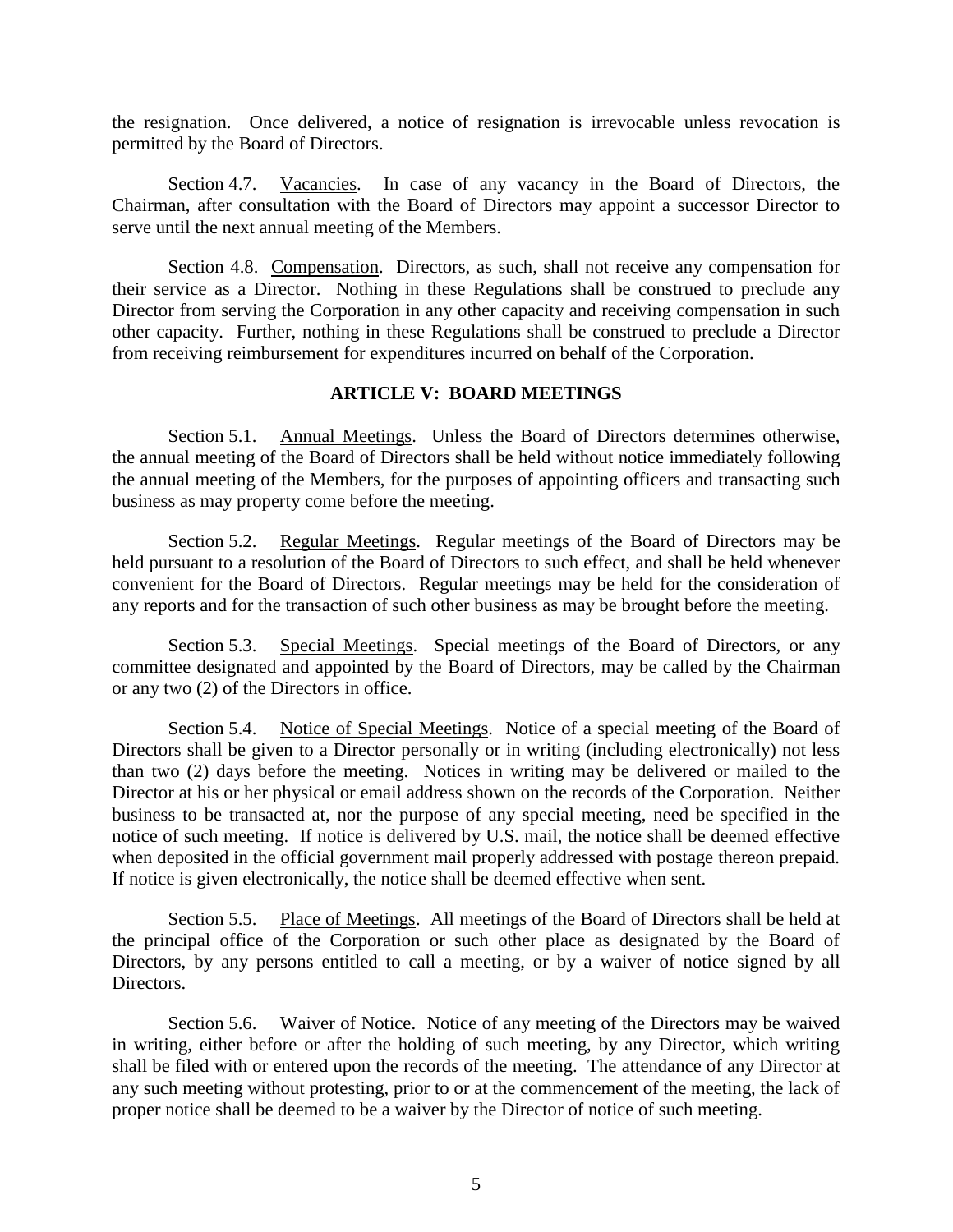Section 5.7. Quorum/Voting. The presence of a majority of the Directors in office (either in person or by communications equipment pursuant to Section 5.8. hereof) shall constitute a quorum. The act of a majority of the Directors present at a meeting at which a quorum is present is the act of the Board, unless the act of a greater number is required by law, the Articles of Incorporation or these Regulations. Proxy voting shall not be permitted.

Section 5.8. Electronic Participation. A Director may participate in an annual, regular, or special meeting of the Board of Directors by or through the use of any means of communication by which all Directors participating may simultaneously hear each other during the meeting. A Director participating by these means is considered to be present in person at the meeting.

Section 5.9. Action Without a Meeting. Any action which may be authorized or taken at any Board meeting may be authorized or taken without a meeting with the written approval of all the Directors. The Board of Directors may also take any action electronically as contemplated by the Ohio Uniform Electronic Transactions Act ("UETA"). For the sake of clarity and avoidance of doubt, subject to the requirements of the UETA, written consent by the Board of Directors can be undertaken via email, or other electronic record communication, if the written board consent setting for the action to be taken is circulated to all Directors via email, or other electronic record communication, and the Directors indicate their approval unanimously by return email or other approved electronic record communication. The Corporation shall confirm with each Director the electronic address or addresses, such as an email address or text message number, for that Director to be used for the purposes of sending and receiving email, text, or other electronic record communications, and for the purpose of notices to and from the corporation, and shall maintain such information as part of the Corporation's current records, which may be maintained electronically. The Corporation shall provide its electronic address, and the electronic addresses of the other members of the Board of Directors, to be used for purposes of taking such action. The Board of Directors may provide for any particular requirements, method, or means for taking action electronically and for notices to and from the corporation and its Directors, in which case the action to be taken shall be taken in accordance with such requirements, method, or means.

## **ARTICLE VI: OFFICERS**

Section 6.1. Officers. The Officers of the Corporation shall be a Chairman, a Vice Chairman, a Secretary, and a Treasurer, each of whom shall be appointed by the Board of Directors. Other officers and assistant officers may be appointed by the Board of Directors and will hold office for such period, have such authority, and perform such duties as are provided in these Regulations or as may be provided by resolution of the Board of Directors. Any Officer may be assigned by the Board of Directors any additional title that the Board of Directors deems appropriate. Any two (2) or more offices may be held by the same person, except for the offices of Chairman and Secretary.

Section 6.2. Appointment and Term of Office. The Officers of the Corporation shall be appointed each year by the Board of Directors at the annual meeting. Unless an officer dies, resigns, or is removed from office, he or she shall hold office until the next annual meeting of the Board of Directors or until his or her successor is appointed and qualifies.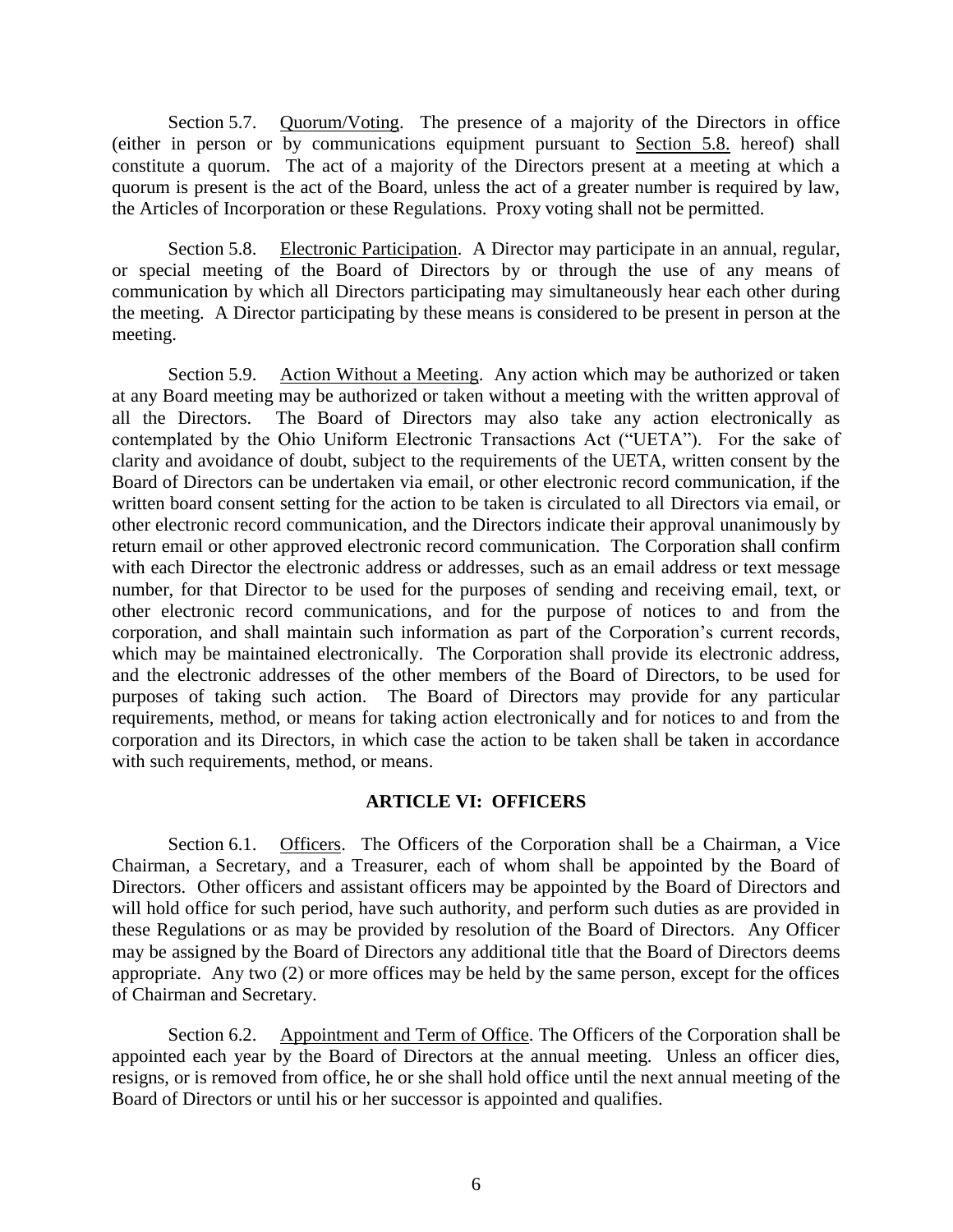Section 6.3. Resignation. An Officer may resign at any time by delivering written notice to the Chairman, Secretary, or Board of Directors. Any such resignation shall take effect immediately upon delivery, unless some other time is specified therein. The acceptance of any resignation shall not be necessary to make it effective unless so specified in the resignation. Once delivered, a notice of resignation or irrevocable unless revocation is permitted by the Board of Directors.

Section 6.4. Removal. Any Officer or Assistant Officer elected or appointed by the Board of Directors may be removed from office at any time by a majority of the Board of Directors, with or without cause.

Section 6.5. Vacancies. In case of any vacancy in the offices of the Corporation, the Board of Directors may elect a successor, by the vote of a majority of the Directors, to hold office for the unexpired portion of the term of the officer whose place shall be vacant, or for a new term established by the Board of Directors.

Section 6.6. Compensation. Officers, as such, shall not receive any compensation for their service as an Officer of the Corporation. Nothing in these Regulations shall be construed to preclude any Officer from serving the Corporation in any other capacity and receiving compensation in such other capacity. Further, nothing in these Regulations shall be construed to preclude an Officer from receiving reimbursement for expenditures incurred on behalf of the Corporation.

Section 6.7. Chairman. The Chairman shall preside over meetings of the Members and the Board of Directors. The Chairman may sign all deeds, mortgages, bonds, contracts, or other instruments, except when the signing and execution thereof have been expressly delegated by the Board of Directors or by these Regulations to another Officer or agent of the Corporation or are required by law to be otherwise signed or executive by some other Officer or in some other manner. In general, the Chairman shall perform all duties incident to the office Chairman and such other duties as are assigned to him or her by the Board of Directors from time to time.

Section 6.8. Vice Chairman. The Vice Chairman (or if there is more than one Vice Chairman, the Vice Chairman who was designated by the Board as the successor to the Chairman, or if no Vice Chairman is so designated, the Vice Chairman whose name first appears in the Board resolution electing officers) shall, in the absence of the Chairman, perform all duties of the Chairman, except as may be limited by resolution of the Board. The Vice Chairman shall have, to the extent authorized by the Chairman or the Board of Directors, the same powers as the Chairman to sign all deeds, mortgages, bonds, contracts, or other instruments. The Vice Chairman shall perform such other duties as from time to time may be assigned to him or her by the Chairman or the Board of Directors.

Section 6.9. Secretary. The Secretary shall: (a) keep the minutes of meetings of the Members and the Board of Directors, as well as minutes of any committee meetings; (b) see that all notices are duly given in accordance with the provisions of these Regulations or as required by law; (c) be custodian of the corporate records of the Corporation; (d) keep records of the post office and electronic mail address and class of each Member and Director and of the name and post office and electronic mail address of each Officer; (e) sign with the Chairman, or other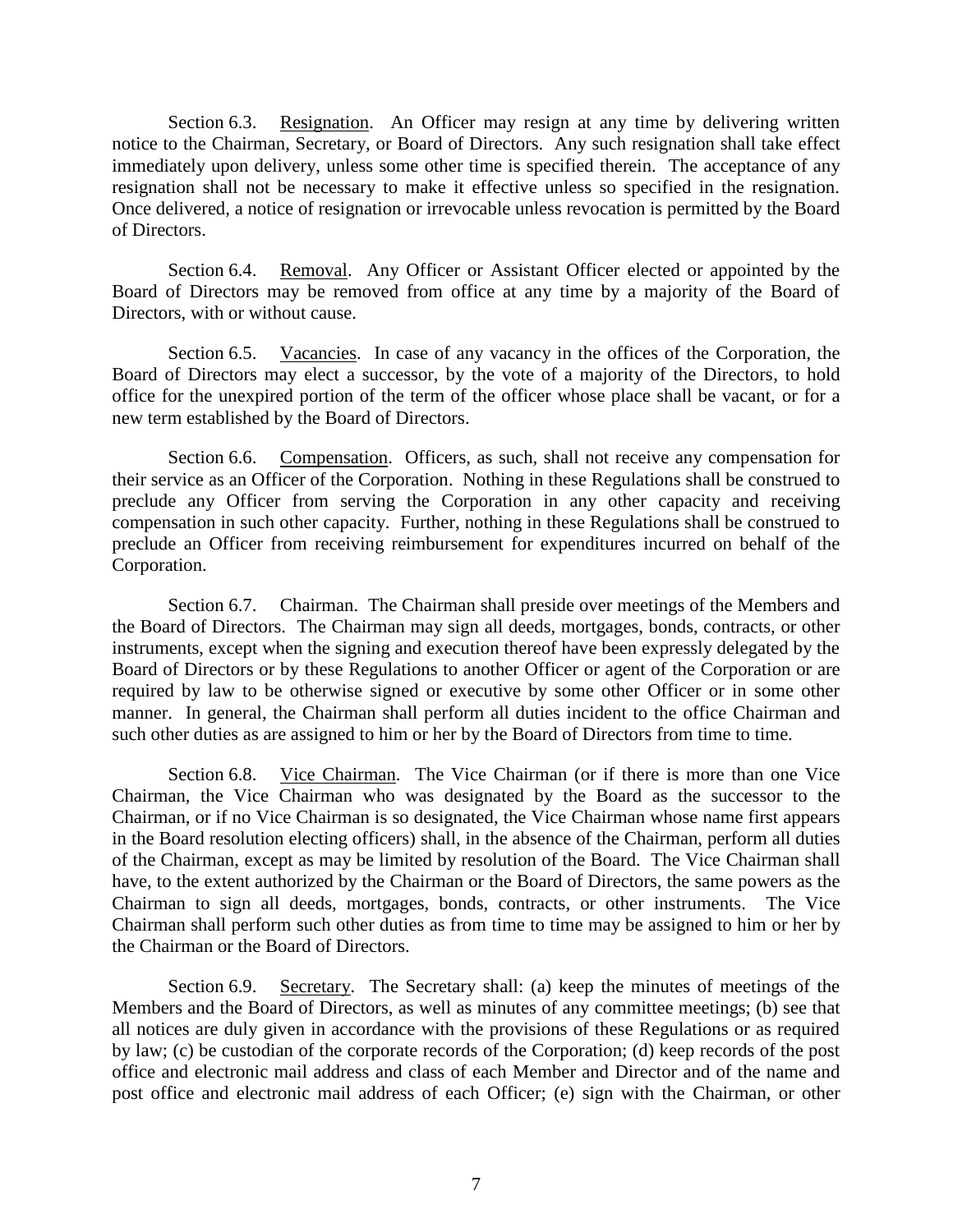Officer authorized by the Chairman of the Board of Directors, all deeds, mortgages, bonds, contracts, or other instruments; and (f) in general perform all duties incident to the office of Secretary and such other duties as from time to time may be assignment to him or her by the Chairman or the Board of Directors.

Section 6.10. Treasurer**.** The Treasurer shall: (a) have charge and custody of and be responsible for all funds and securities of the Corporation; (b) receive and give receipts for moneys due and payable to the Corporation from any source, and deposit such moneys in the name of the Corporations in banks, trust companies, or other depositories selected in accordance with the provisions of these Bylaws; and (c) in general perform all of the duties incident to the office of Treasurer and such other duties as from time to time may be assigned to him or her by the Chairman or the Board of Directors.

Section 6.11. Chief Technology Officer. The Chief Technology Officer shall (a) be responsible for overseeing all technical aspects of the Corporation; (b) establish records of all cross connections and passwords; (c) maintain the Corporation's website; and (d) in general perform all of the duties incident to the office of Chief Technology Officer and such other duties as from time to time may be assigned to him or her by the Chairman or the Board of Directors.

### **ARTICLE VII: COMMITTEES**

Section 7.1. Board Committees. The Board of Directors may create one or more committees of the Board. The Board of Directors shall appoint Directors to serve on such committees or designate the method of selecting committee members. Each such committee shall consist of two (2) or more Directors, who serve at the pleasure of the Board of Directors. Each committee of the Board of Directors, to the extent specified by the Board of Directors, may exercise the powers, functions, or authority of the Board of Directors, except where prohibited by law; provided however, that if a committee is to exercise board powers, functions, or authority: (a) all persons serving the committee must be Directors; (b) there must be at least two (2) persons on the committee; (c) the creation of the committee and the appointment of its members shall be by a majority of all Directors in office when the action is taken; and (d) the sections of the Regulations governing meetings of Directors, Actions of Directors without a Meeting, Notice and Waiver of Notice for Directors, and Quorum and Voting Requirements for Directors shall apply to such committees.

Section 7.2. Advisory Committees. The Board of Directors may create an advisory committee or committees. Advisory Committee members shall be appointed by a majority vote of the Board of Directors and need not be members of the Board of Directors or an employee or designee of a Member, but at least one Director must serve on an advisory committee. Advisory committees shall have no power to act on behalf of, or to exercise the authority of, the Board of Directors, but may make recommendations to the Board of Directors.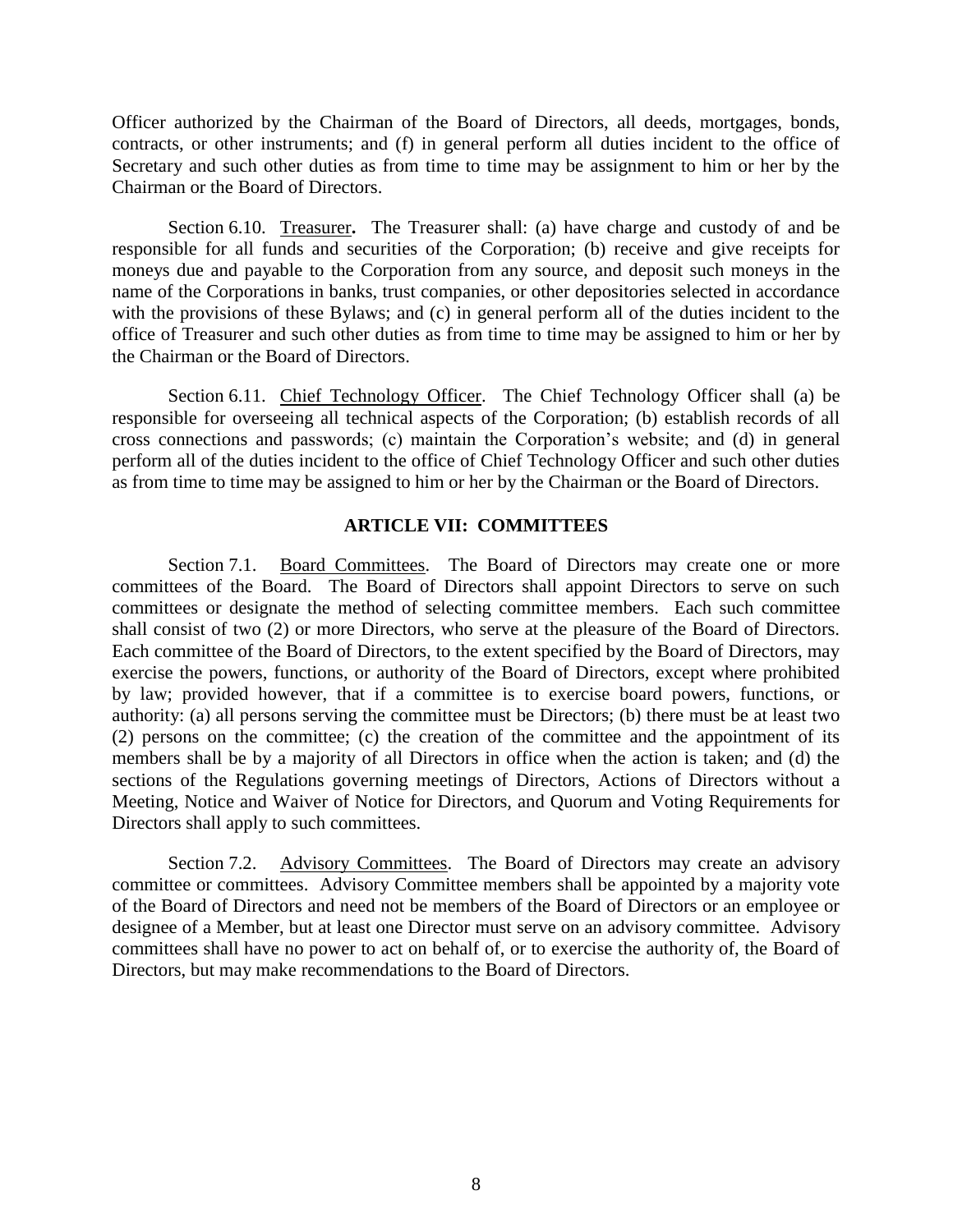### **ARTICLE VIII: INDEMNIFICATION AND INSURANCE**

Section 8.1. Indemnification. The corporation shall indemnify to the fullest extent permitted by law any person who was or is a party, or is threatened to be made a party, to any threatened, pending or completed civil, criminal, administrative or investigative action, suit or proceeding by reason of the fact that he/she is or was a Director, Officer, employee, manager, or agent of or a volunteer of the Corporation, or is or was serving at the request of the Corporation as a Director, Officer, employee, member, manager, or agent of or a volunteer of another corporation, a limited liability company, or a partnership, joint venture, trust, or other enterprise.

Section 8.2. Insurance. The Corporation may purchase and maintain insurance or furnish similar protection for or on behalf of any person who is or was a Director or Officer of the Corporation against any liability asserted against him/her and incurred by him/her in any such capacity, or arising out of his/her status as such, whether or not the corporation would have the power to indemnify him/her against that liability under the provisions of Section 8.1 of these Regulations.

### **ARTICLE IX: MISCELLANOUS**

Section 9.1. Corporate Seal. The Corporation may, but need not, have a corporate seal. The form of any such corporate seal may be specified in a resolution of the Board of Directors. A corporate seal, however, shall not be required for any purpose, and its absence shall not invalidate any document or action.

Section 9.2. Fiscal Year. The fiscal year of the Corporation shall begin on January 1 of each year and end on the immediately following December 31.

### Section 9.3. Dues.

(a) Annual Dues. The Annual Dues for the Membership Term expiring December 31, 2016 shall be determined by the Board of Directors, and may be separately established for each class of Members. Annual Dues for each subsequent Membership Term shall be determined by the Board of Directors; provided, however, such Annual Dues shall not exceed \$3,150 for Senior Members and \$500 for Associate Members without the approval of a majority of such Member class. The amount and the due date of the Annual Dues shall be set forth in a notice approved by the Board of Directors and shall be distributed to all Members at least ninety (90) calendar days in advance of the due date of the Annual Dues.

(b) Other Dues. The Board of Directors may establish other dues at it deems necessary to meet unforeseen expenses of the Corporation; provided, however, that a majority of each Member class must approve the additional dues established for its class.

Section 9.4. Privacy. The Board of Directors may gather statistics or conduct any other analysis of the Corporation's facilities for planning purposes, but the Board may only publish an aggregate graph of all traffic over the Corporation's facilities. The Board shall keep confidential all per-port (per-member) usage statistics. Members may gather statistics from their router's interface, but will not have access to the Corporation's switch or interfaces. The Board